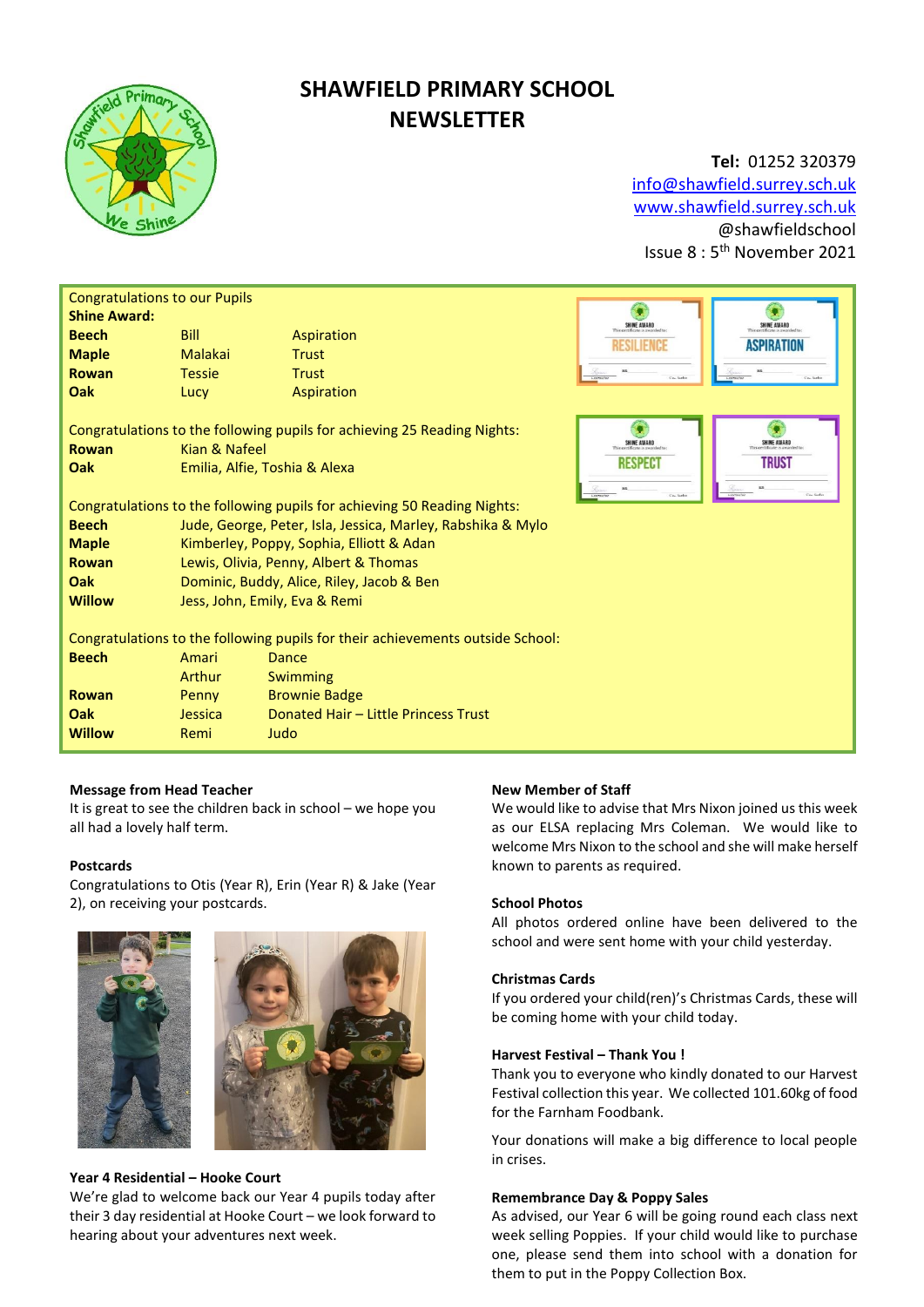#### **Odd Socks Day – Monday 15th November**

Anti-bullying Week is taking place from  $15<sup>th</sup> - 19<sup>th</sup>$ November 2021 and it has the theme 'One Kind Word', and classes will be learning about this throughout the week.

The week will begin with Odd Socks Day, and we are inviting all children to wear odd socks on Monday  $15<sup>th</sup>$ November. These socks can be as odd and outlandish as you wish them to be, but please ensure they are comfortable for them to wear for the whole day.

#### **Parent Forum – Tuesday 16th November**

Our next Parent Forum will take place on Tuesday 16<sup>th</sup> November at 7pm and we would like to invite you to take part. If only a small number of parents show an interest in attending the Forum, it will take place face to face, however, should we have a large interest, then a TEAMs Link will be sent out and the meeting will take place online.

The Parent Forum is an ideal way for you to work with the school leadership team to share with you our ideas and developments and to gain your thoughts before we move forward. It is a very powerful forum to enable change.

#### **Please let the office know if you wish to attend asap.**

#### **Children in Need – Friday 19th November**

We are pleased to announce we will be supporting Children in Need on Friday 19th November.

The pandemic has been hard on all of us, but for children already facing challenges it's made life even more difficult. Funds raised help support and help to change the lives of thousands of children in local communities across the UK.

**In return for a voluntary donation of £1**, children can come dressed to school on Friday 19<sup>th</sup> November as a Superhero. A Superhero can be anything from Spiderman, nurse, football player, teacher, the list is endless. We really look forward to seeing the children dressed up as their favourite Superhero (suitable and comfortable for school).

#### **We Need Your Yogurt Pots!**

Year 5 are in need of any 'Muller'-style yogurt pots for a class project. Please bring any clean pots into the office.



#### **School Dinners**

For pupils in Years 3 to 6, the cost of school dinners remains at £2.30 per day and can be paid by cash or cheque via the office or online using ScoPay.

The cost for this half term is £88.50 or £11.50 per week. Cheques to be made payable to Edwards & Ward.

Can you please ensure that your dinner account is not in arrears. If payment is not received, you will be asked for your child to bring in a packed lunch.

#### **Parent Governor Election**

We are pleased to announce that following our request for Parent Governor nominations, Graham Thomas has been appointed as Parent Governor with effect from 15<sup>th</sup> November. The Governing Body look forward to working with Mr Thomas.

#### **Winter is almost Here …**

With the weather now definitely getting colder, and the nights drawing in, may I remind you to ensure that your child brings in a warm, weather-proof coat as they will be doing their daily mile and we would like them to be visible, especially if travelling home alone or with friends after school.

May I also take the opportunity to remind parents that children must have their PE kits at school as sometimes the timetable changes and they may have an impromptu PE lesson.

#### **Please name clothing and uniform**

Could you please ensure that all your child(ren)'s clothing and belongings are labelled (ie. school uniform, PE kit, coats, lunchboxes). This can help us to return items to their owners. There was a large amount of unnamed lost property at the end of last term.

#### **Open Mornings/Afternoons**

Please find below the dates of our open mornings/afternoons for parents whose children are due to start primary school in September 2022. These visits give prospective parents the opportunity to have a tour of all the classrooms and an informal talk from myself about Shawfield.

| Tuesday 9 <sup>th</sup> November      |      | 10am (fully booked) |
|---------------------------------------|------|---------------------|
| Monday 15 <sup>th</sup> November      |      | 10am (fully booked) |
| Tuesday 23rd November                 |      | 10am (fully booked) |
| Thursday 6 <sup>th</sup> January 2022 | 10am |                     |

As the tours have proved to be popular, we are looking to add some more dates at the beginning of next week. If you or you have any family or friends who have children due to start school next year and would be interested in viewing the school, please contact the school office on 01252 320379 to book one of the dates above.

#### **Morrisons Good to Grow Scheme Vouchers**

The school has registered to accept the Morrisons Good to Grow Scheme Vouchers and we would love it if you could support us.

For every £10 you spend (in store or online) at Morrisons, you'll get a Grow Token to help Shawfield get everything we need to get growing. Download the MyMorrisons app today to start collecting Grow Tokens and choose Shawfield as the school you would like to donate them to. We will be able to exchange their Grow Tokens for FREE gardening equipment to help get children growing.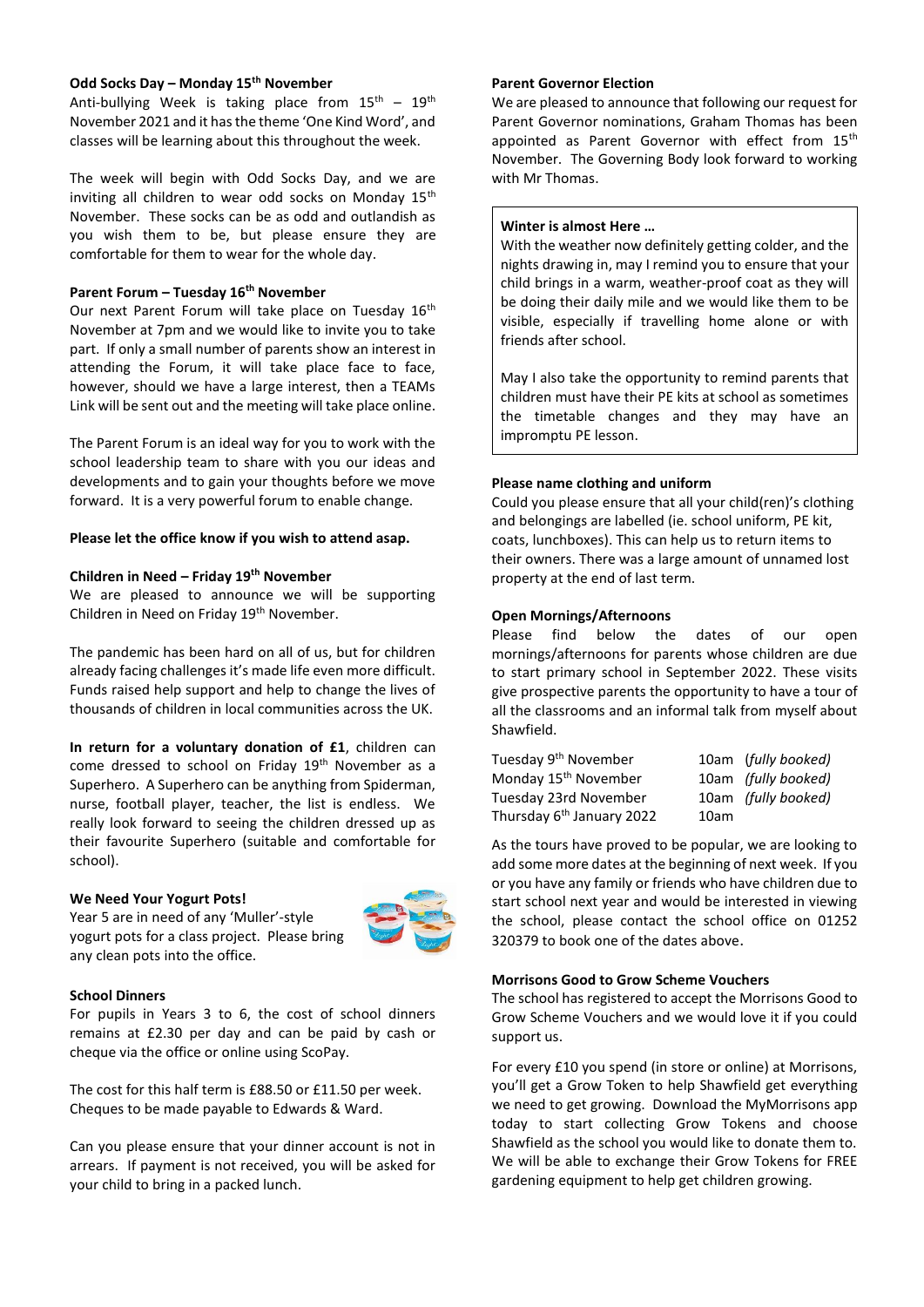#### **School Library – Amazon Wish List**

Just to remind you all that we are continuing with our Amazon Wish List which is a great way of supporting the school. So far, we have received around £600 worth of books.

We will continue to add to the Wish List over time. All books donated will be given a 'bookplate' from families and added to the school library.

#### [https://www.amazon.co.uk/hz/wishlist/ls/2QWOGKXP8J](https://www.amazon.co.uk/hz/wishlist/ls/2QWOGKXP8JWT5?ref_=wl_share) WT5?ref =wl\_share

#### **New School Lunch Menu**

Please find attached the New Autumn/Winter lunch menu which take us up to Easter for the week commencing 8<sup>th</sup> November (Week 2).

#### **Confirmed INSET Dates 2021-2022**

We are pleased to announce the remaining INSET dates for this academic year:

Monday 21<sup>st</sup> February 2022 Friday 22<sup>nd</sup> July 2022

Yours sincerely,

Vcorar

**Mr Stephen Corcoran Headteacher**

#### **Coming Home Today:**

#### **Jazzy Media (Years 3 to 6 only)**

Coming home with your child today is a free copy of 'The Week Junior Magazine'.

#### **Families Magazine**

Coming home with your child today is a free copy of the Families Magazine for November/December 2021

#### **Community Wellbeing Newsletter**

Please see attached the latest Community Wellbeing Newsletter for your information.

#### **SSA News**

#### **Donation Request**

The SSA will be holding a 'Teddy Tombola' at the Christmas Fantasia and, if you are having a clear-out before Christmas, we would be grateful for any



donations of soft toys (in good, clean condition please). These can be dropped into the school office for the us to pick-up.

#### **Community News**

#### **Job Opportunity**

The cycle Training Team at Surrey County Council are recruiting for Bikeability Cycling Instructors.

Please see the following link for further details: Surrey County Council - Job details [\(surreycc.gov.uk\)](https://www.surreycc.gov.uk/jobs/search/details?id=17984)